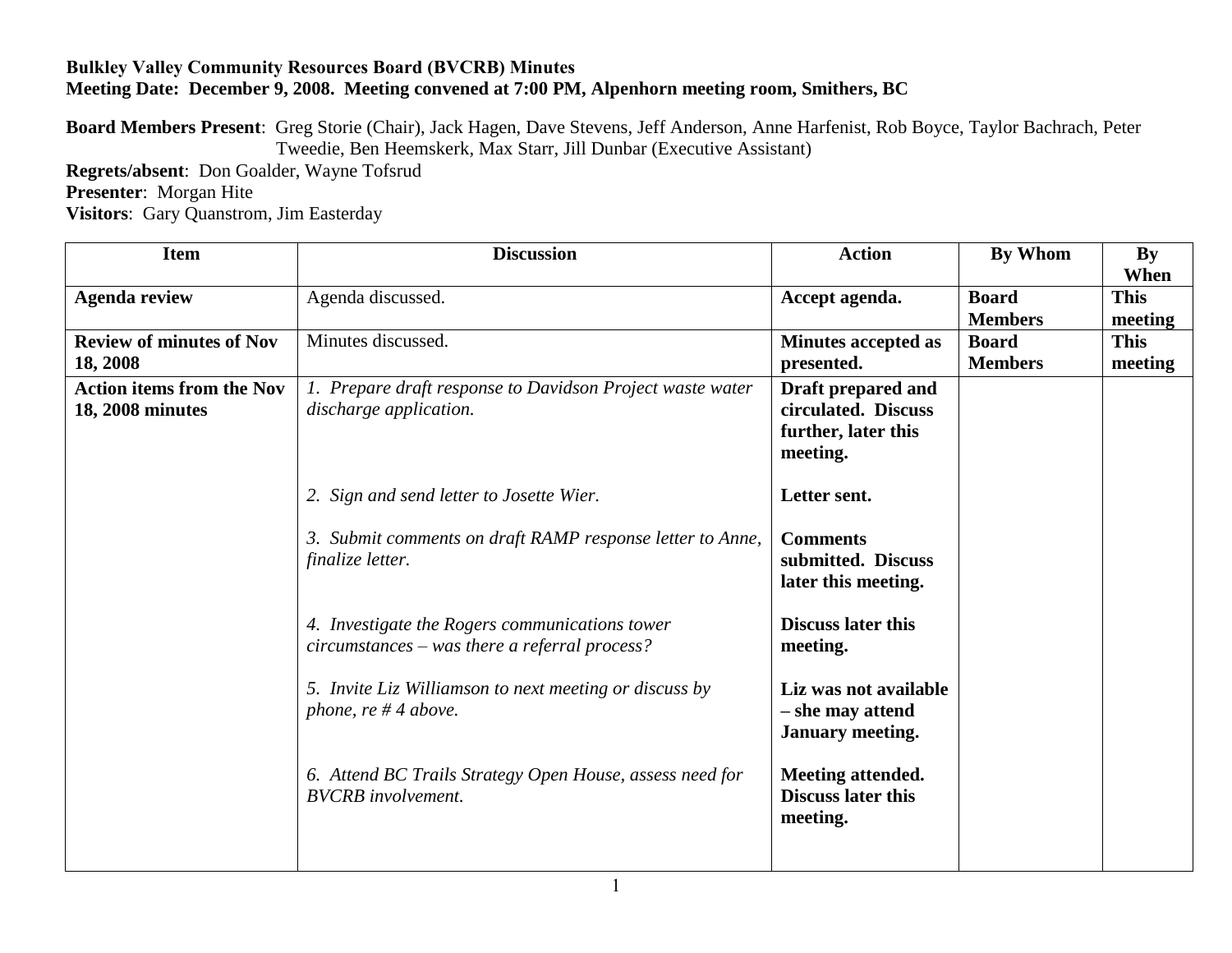| <b>Item</b>                                     | <b>Discussion</b>                                                                                                                                                                                                                                                                                                                                                                                                                                                         | <b>Action</b>                                                           | <b>By Whom</b> | <b>By</b><br>When |
|-------------------------------------------------|---------------------------------------------------------------------------------------------------------------------------------------------------------------------------------------------------------------------------------------------------------------------------------------------------------------------------------------------------------------------------------------------------------------------------------------------------------------------------|-------------------------------------------------------------------------|----------------|-------------------|
|                                                 | 7. Check a sample of referrals for outcomes.                                                                                                                                                                                                                                                                                                                                                                                                                              | <b>Discuss later this</b><br>meeting.                                   |                |                   |
|                                                 | 8. Invite Barry Smith or Margaret Marsland to a meeting to<br>discuss planning/monitoring.                                                                                                                                                                                                                                                                                                                                                                                | Project stalled.<br><b>Margaret</b> has<br>changed<br>responsibilities. |                |                   |
|                                                 | 9. Finalize BVCRB brochure.                                                                                                                                                                                                                                                                                                                                                                                                                                               | <b>Draft brochure</b><br>prepared, review this<br>meeting.              |                |                   |
|                                                 | 10. Check website use.                                                                                                                                                                                                                                                                                                                                                                                                                                                    | Jill has asked BC<br>Web, no response<br>yet.                           |                |                   |
|                                                 | 11. Order 4 BVCRB nametags from Outback Promotions.                                                                                                                                                                                                                                                                                                                                                                                                                       | Nametags ordered,<br>not ready yet.                                     |                |                   |
|                                                 | 12. Draft a BVCRB letterhead design.                                                                                                                                                                                                                                                                                                                                                                                                                                      | <b>Update later this</b><br>meeting.                                    |                |                   |
| <b>MapChat Presentation</b>                     | Morgan Hite: MapChat provides a web-based map that is<br>accessible to community members. Users can input their<br>projects, comment on map features, and see what other users<br>are doing. The Bulkley Valley is a test area for MapChat,<br>which is hosted at the University of Waterloo (as well as in<br>New Zealand). This could be a useful tool for the BVCRB.<br>The Board could have a discussion group of its own, and<br>open it up to the public as needed. |                                                                         |                |                   |
| <b>Subcommittee</b><br>Reports/Issues/Correspon | 1. Mining and Energy Development<br><b>Thompson Creek Metals Davidson project:</b>                                                                                                                                                                                                                                                                                                                                                                                        |                                                                         |                |                   |
| dence                                           | • Waste water discharge application: Jeff reviewed the<br>eight main points of the draft response. Every member<br>present provided comment and discussed whether they<br>support the draft or not. Main concerns were that                                                                                                                                                                                                                                               | Incorporate<br>comments and<br>restructure draft<br>response to waste   | <b>Jeff</b>    | <b>ASAP</b>       |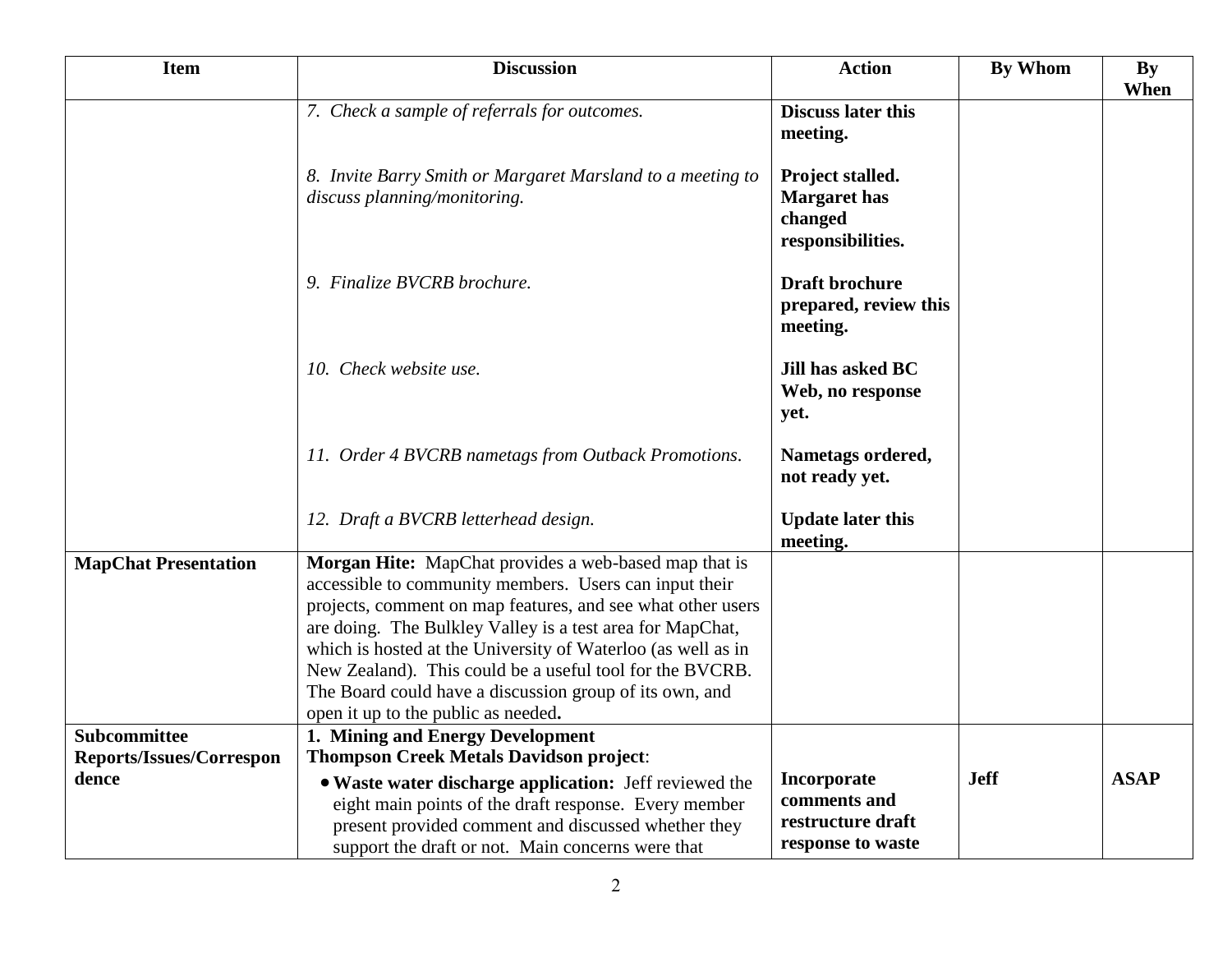| <b>Item</b> | <b>Discussion</b>                                                                                                                                                                                                                                                                                                                                                                                                                                                                                                                                                                                                         | <b>Action</b>                                     | <b>By Whom</b> | <b>By</b><br>When      |
|-------------|---------------------------------------------------------------------------------------------------------------------------------------------------------------------------------------------------------------------------------------------------------------------------------------------------------------------------------------------------------------------------------------------------------------------------------------------------------------------------------------------------------------------------------------------------------------------------------------------------------------------------|---------------------------------------------------|----------------|------------------------|
|             | BVCRB intent is not clear (i.e. does Board want<br>government standards changed or does it want LRMP<br>values protected?) and that we are relying on the<br>expertise and professionalism of one Board member. It<br>was decided that the letter should be structured as a one-<br>page formal comment, signed by Greg, to clearly<br>summarize our intent; and should include Jeff's technical<br>commentary as an addendum. Peer review not required<br>as this is a public submission. As well, to preserve<br>credibility of BVCRB, letter should have a more neutral<br>tone.<br>• EAA: The EAA process is on hold. | water discharge<br>application.                   |                |                        |
|             | 2. Recreation<br>BC Trails Strategy Open House: Discussion: There is an<br>opportunity for the BVCRB to support this process, to<br>perhaps participate as a "champion", and to promote RAMP<br>completion.                                                                                                                                                                                                                                                                                                                                                                                                               | Prepare draft<br>submission,<br>circulate.        | <b>Dave</b>    | <b>Next</b><br>meeting |
|             | <b>Update on RAMP:</b> Comments on draft letter have been<br>submitted.                                                                                                                                                                                                                                                                                                                                                                                                                                                                                                                                                   | <b>Finalize letter and</b><br>send out.           | Anne, Jill     | <b>ASAP</b>            |
|             | 3. Forestry, Range and Agriculture<br>No items.                                                                                                                                                                                                                                                                                                                                                                                                                                                                                                                                                                           |                                                   |                |                        |
|             | <b>4. LWBC Referrals and Land Tenures</b><br>The Rogers communications tower: Was to be an item to<br>discuss with Liz Williamson this meeting. Since she did not<br>attend, Taylor will check by other means.<br>Referral outcomes: Greg checked a few referrals that<br>Board has responded to in the past, and found that the<br>recreation referrals are being worked on and the Petursson<br>application hasn't gone through yet.                                                                                                                                                                                    | <b>Investigate Rogers</b><br>tower circumstances. | <b>Taylor</b>  | <b>Next</b><br>meeting |
|             | Parking for Trail to Town: A well and a spring in close<br>proximity to the proposed parking area would be in jeopardy<br>of being polluted. Response to this issue is needed.                                                                                                                                                                                                                                                                                                                                                                                                                                            | Prepare draft<br>response for Board<br>comment.   | <b>Dave</b>    | <b>Next</b><br>meeting |